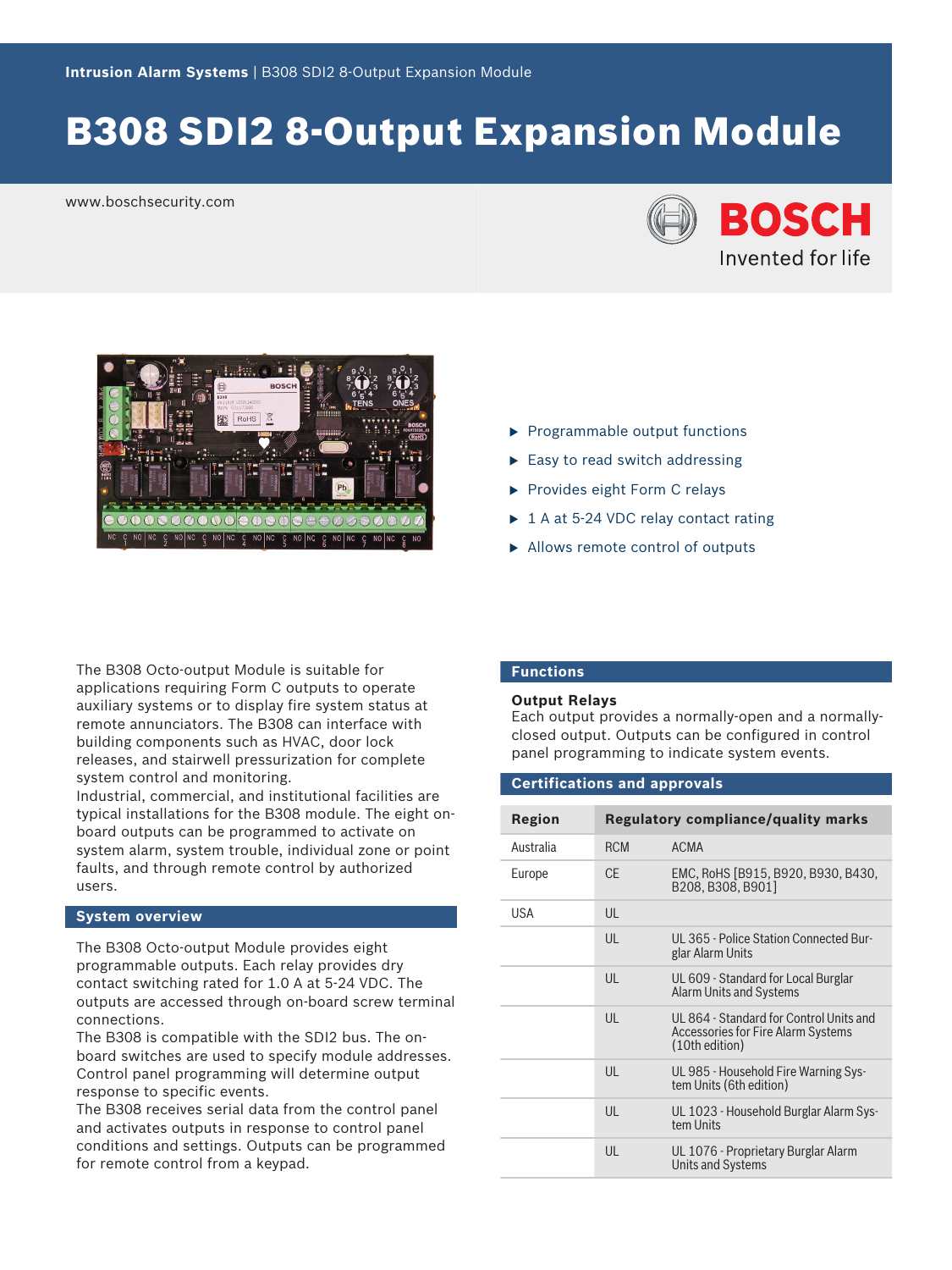| Region | <b>Regulatory compliance/quality marks</b> |                                                                                       |
|--------|--------------------------------------------|---------------------------------------------------------------------------------------|
|        | $\mathsf{U}$                               | UL 1610 - Central Station Burglar Alarm<br>Units                                      |
|        | <b>CSEM</b>                                | California State Fire Marshal                                                         |
|        | <b>FCC</b>                                 | Part 15 Class B                                                                       |
|        | FDNY-<br>CoA                               | 6286 D7412GV4 D9412GV4 NYC COA<br>6286 2018-2021                                      |
|        | FDNY-<br>CoA                               | 6196                                                                                  |
| Canada | ULC                                        | CAN/ULC S303 - Local Burglar Alarm<br><b>Units and Systems</b>                        |
|        | ULC                                        | CAN/ULC S304 - Standard for Signal Re-<br>ceiving Center and Premise Burglar<br>Alarm |
|        | ULC                                        | ULC-ORD C1023 - Household Burglar<br>Alarm System Units                               |
|        | ULC                                        | ULC-ORD C1076 - Proprietary Burglar<br><b>Alarm Units and Systems</b>                 |
|        | IC.                                        | ICES-003 - Information Technology<br>Equipment (ITE)                                  |

### **Installation/configuration notes**

### **Mounting considerations**

Mount the module inside a compatible enclosure with the control panel, or inside of a D203 remote enclosure.

Mount up to four B308 modules in a control panel enclosure using the 3-hole mounting pattern. For additional modules, use the optional D137 Mounting Bracket.

### **Wiring considerations**

The B308 connects to a control panel using the PWR, A, B, COM terminals on the control panel using the screw terminal strip or the pluggable interconnect wiring connector. Use 12 AWG to 22 AWG (2 mm to 0.6 mm) wires from the module to the control panel. Observe relay specifications (up to 24 VDC), verifying not to exceed the relay ratings.

### **Compatibility**

For UL 864 compliance, use a UL commercial fire approved control panel.

| Control panels | B9512G/B9512G-E (Up to 59         |
|----------------|-----------------------------------|
|                | modules)                          |
|                | B8512G/B8512G-E (Up to 9 modules) |
|                | B6512 (Up to 9 modules)           |
|                | B5512/B5512E (Up to 5 modules)    |
|                | B4512/B4512E (Up to 3 modules)    |

D9412GV4 (Up to 12 modules) D7412GV4 (Up to 6 modules) D7212GV4 (Up to 2 modules)

## **Parts included Quan tity Component** 1 Module 1 Hardware pack 1 Interconnect cable 1 Installation manual

### **Technical specifications**

### **Properties**

| <b>Dimensions</b> | $2.9$ in x 5.0 in x 0.60 in<br>$(7.35 \text{ cm} \times 12.7 \text{ cm} \times 1.5 \text{ cm})$ |
|-------------------|-------------------------------------------------------------------------------------------------|
| Weight            | $5$ oz $(0.14 \text{ kg})$                                                                      |

### **Environmental considerations**

| Curront (mavimum)         | Alarm, 150 mA (22 mA for digital |
|---------------------------|----------------------------------|
| <b>Power requirements</b> |                                  |
| Temperature (operating)   | 0°C to +49°C (+32°F to +120°F)   |
| Relative humidity         | 5% to 93% at +32 °C (+90 °F)     |

| Current (maximum)  | Alarm: 150 mA (22 mA for digital<br>section + 16 mA per energized relay)                                                           |
|--------------------|------------------------------------------------------------------------------------------------------------------------------------|
| Relay outputs      | Dry contacts rated for .001 to 1.0 A at<br>5 to 24 VDC (resistive load).                                                           |
| Voltage            | 12 VDC nominal                                                                                                                     |
| Wiring             |                                                                                                                                    |
| Terminal wire size | 12 AWG to 22 AWG (2.0 mm to 0.65<br>mm)                                                                                            |
| SDI2 wiring        | Maximum distance - Wire size<br>(unshielded wire only):<br>400 ft (137 m) - 22 AWG (0.65 mm)<br>1000 ft (305 m) - 18 AWG (1.02 mm) |

### **Ordering information**

### **B308 SDI2 8-Output Expansion Module** Provides 8 programmable relays. Order number **B308**